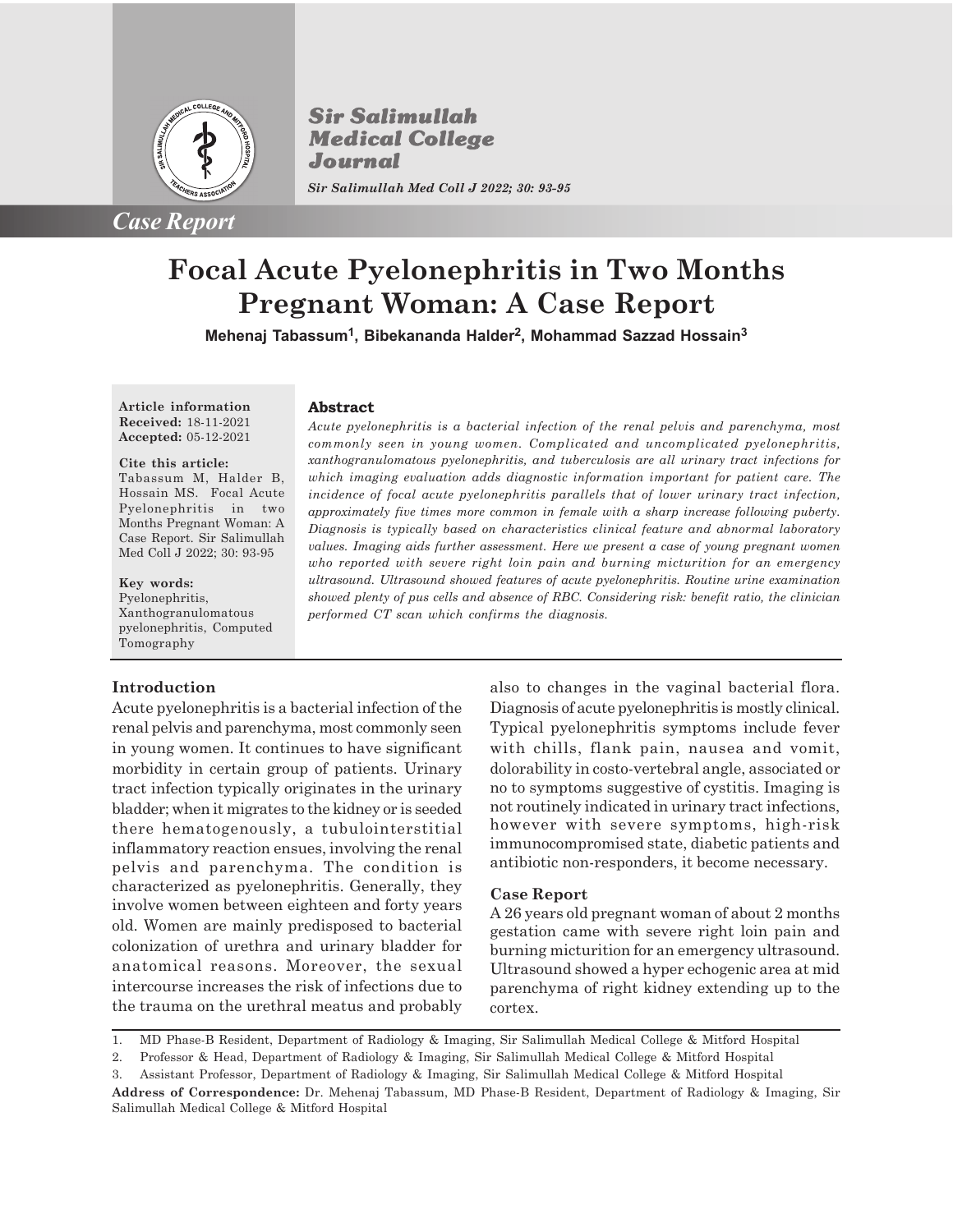

**Fig.–1:** *Ultrasound of Right Kidney. Color Doppler was done for further evaluation which showed displacement of adjacent vasculature by the lesion and no internal blood flow with peripheral rim like vascularity.*



**Fig.-2:** *Color Doppler Findings.*



**Fig.-3:** *Color Doppler Findings*

Routine urine examination showed plenty of pus cells and absence of RBC. Patient was given antibiotic therapy for management and advised to perform MRI of KUB and follow up for further evaluation. The patient refused to continue pregnancy. So, the clinician decided to perform CT scan of KUB considering risk: benefit ratio. After 1 week, the patient came in the department of Radiology & Imaging of SSMCH for CT scan. On CT, showed a wedge shaped non enhancing hypo density at the right renal interpolar cortical region without any hydro nephrosis.



**Fig.-4:** *CT scan of KUB*



**Fig.-5:** *CT Urography*

# **Discussion**

Infections of the upper urinary tract can be distinguished in simple and complicated: the first ones occur in an anatomically and functionally normal urogenital system, in absence of previous surgical interventions on the urinary tract, in immunocompetent patients. Generally, they involve women between eighteen and forty years old. Women are mainly predisposed to bacterial colonization of urethra and urinary bladder for anatomical reasons. Moreover, the sexual intercourse increases the risk of infections due to the trauma on the urethral meatus and probably also to changes in the vaginal bacterial flora. Noncomplicated infections can occur in older women as well, probably due to decreasing of circulating estrogens with consequent atrophy of vaginal mucosa, reduction of the vaginal physiological bacterial flora, difficulties in bladder emptying or low intimate hygiene in elderly patients. Complicated infections occur in a structurally or functionally anomalous genito-urinary system, or in presence at least of one local or systemic factor